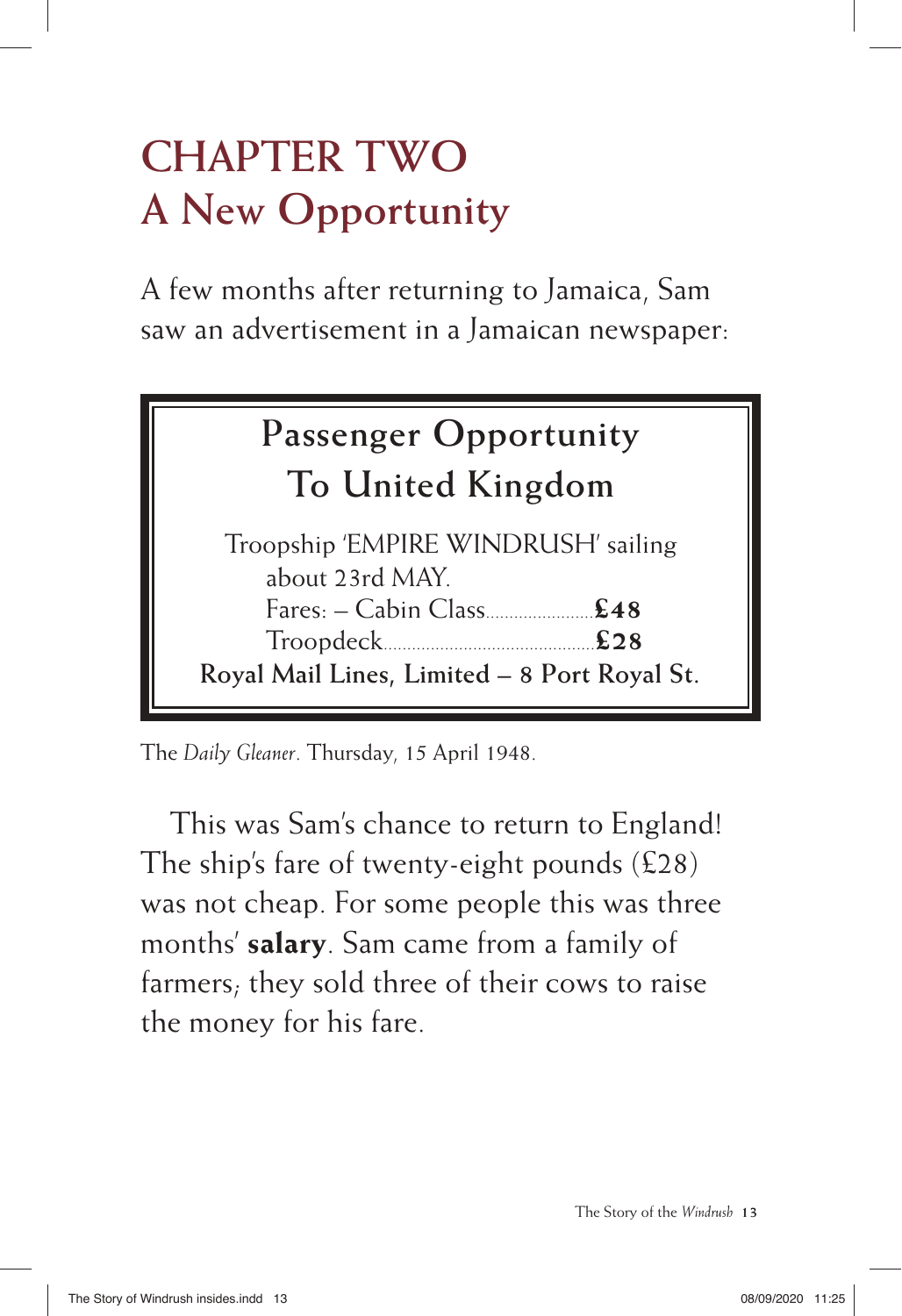Sam was one of more than 500 passengers who boarded the HMT *Empire Windrush* in Jamaica. However, Sam and the other Jamaicans were not the first Caribbean people on board the *Windrush*. The ship had already stopped at another British colony called Trinidad. Many Trinidadians also believed that England was their 'mother country' and they too wanted to go to Britain.



The Caribbean region today. Trinidad is near the South American mainland.

**14** The Story of the *Windrush*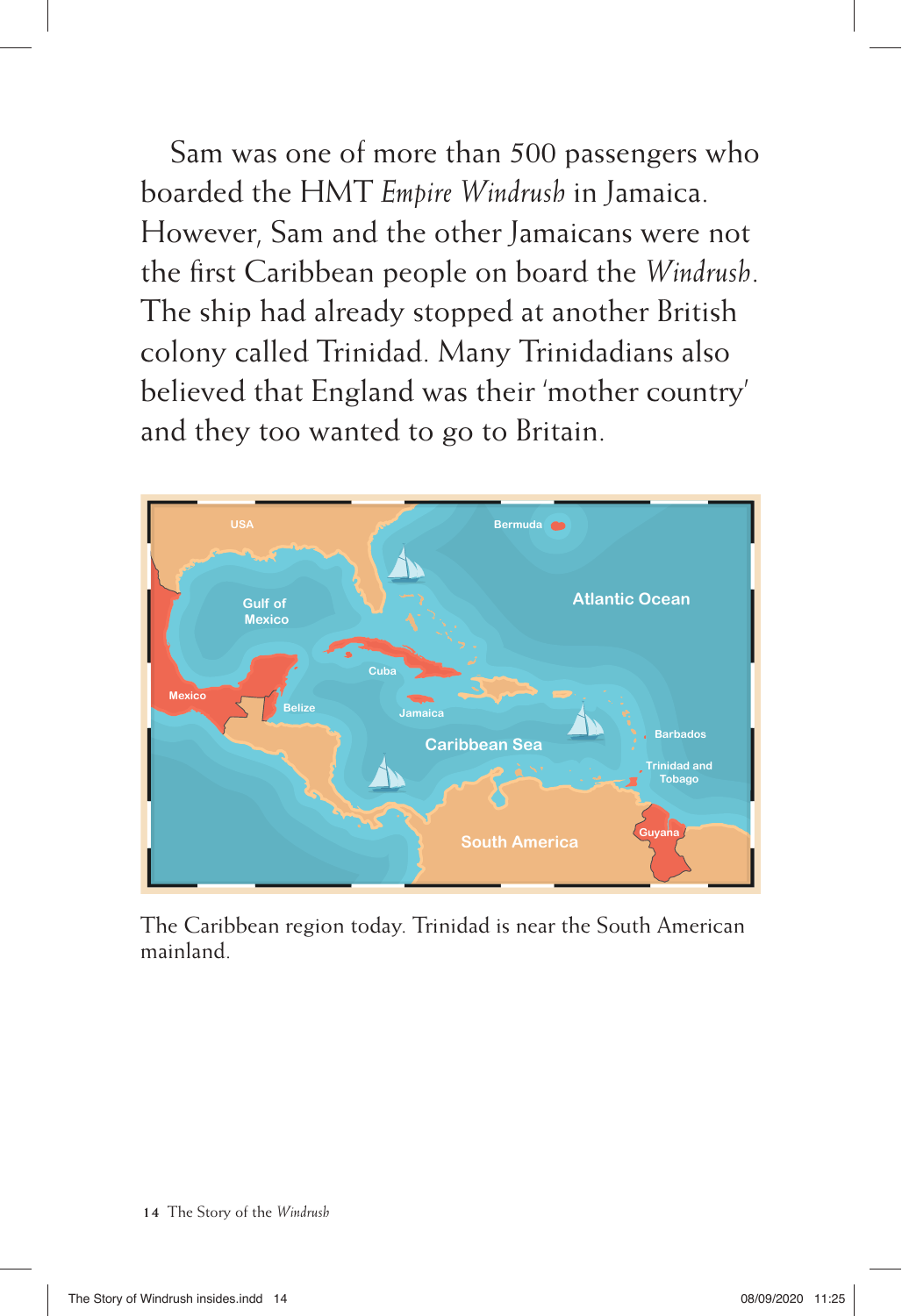

Peter Dielhenn

Peter Dielhenn, an Englishman who worked in the ship's bakery, was surprised to see hundreds of **civilians**, many of African descent, boarding the ship to go to England. He was one of the 240 **crew** who worked on the *Windrush*. When

the *Windrush* first sailed from England earlier that year it had about 2,000 passengers on board: mostly White men, nearly all soldiers from England, Scotland and Ireland. The *Windrush* was a **troopship**, carrying British soldiers to and from the colonies throughout the world. Peter thought that the ship would return to England empty apart from its crew; he didn't know that the ship would be picking up non-military passengers on the way back. 'It was really something to see,' he later recalled.

The *Windrush* also stopped to pick up passengers at Tampico in Mexico and also Bermuda before departing for England.

The Story of the *Windrush* **15**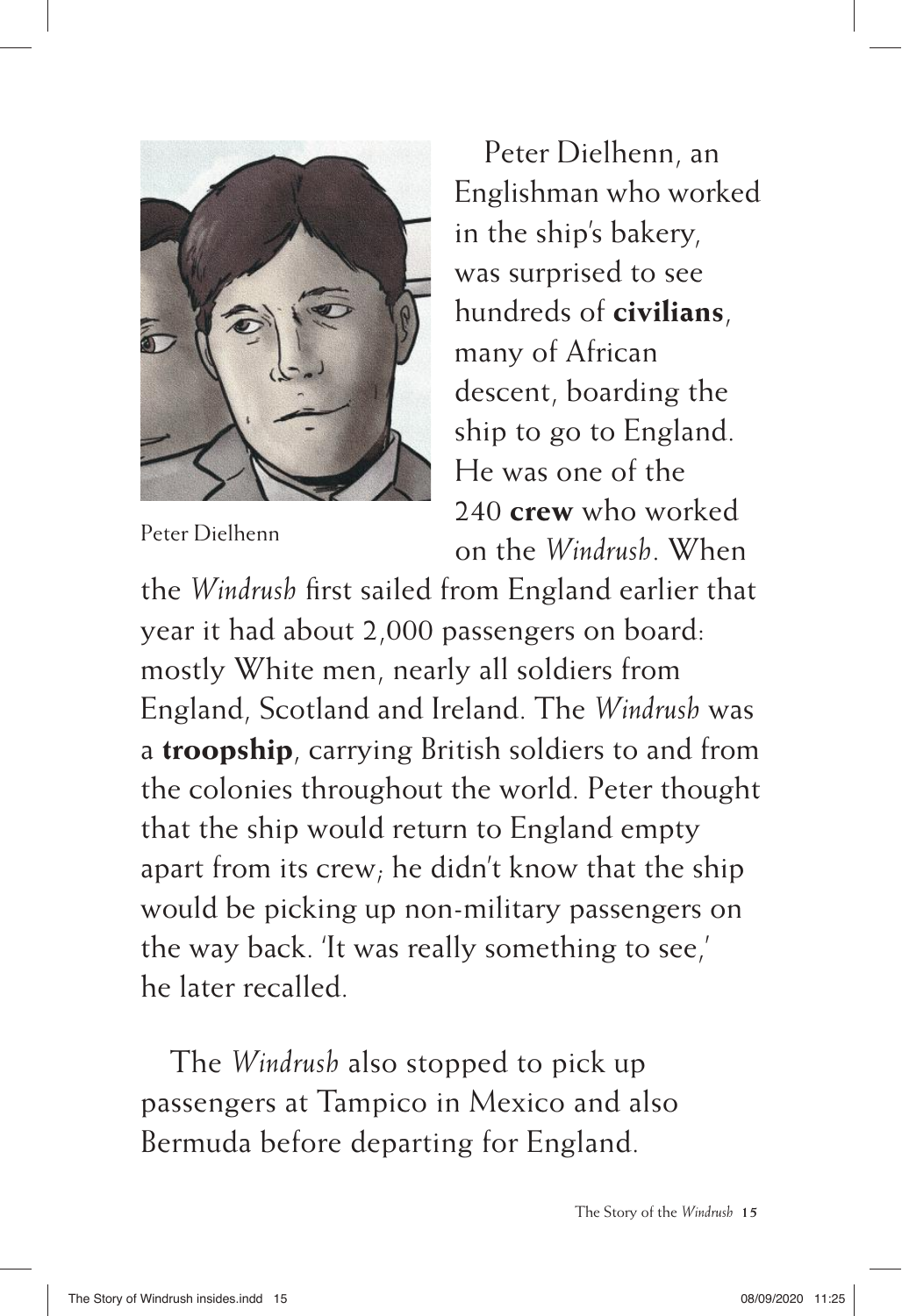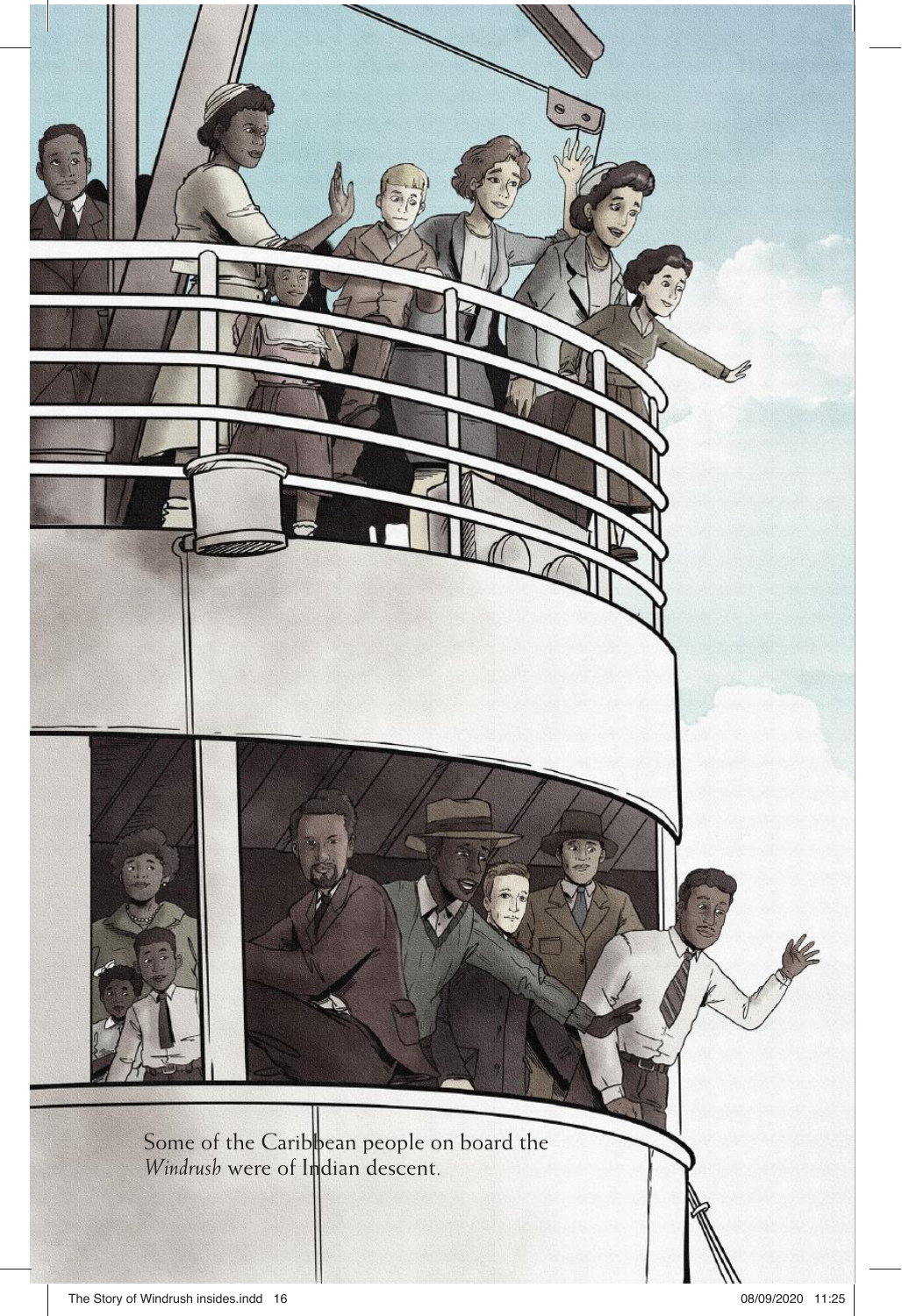At Tampico, 66 Polish people, nearly all women and children, joined the ship. During the war, they had left Poland and ended up in Mexico for their safety. Now, they too were coming to England.

On board the *Windrush* were more than a thousand passengers from the Caribbean, Britain, Bermuda, Poland, Gibraltar and Burma. However, it was the Caribbean people who made up the majority of the ship's passengers.



This map shows the last stage of HMT E*mpire Windrush's* journey from Bermuda to Britain.

The Story of the *Windrush* **17**